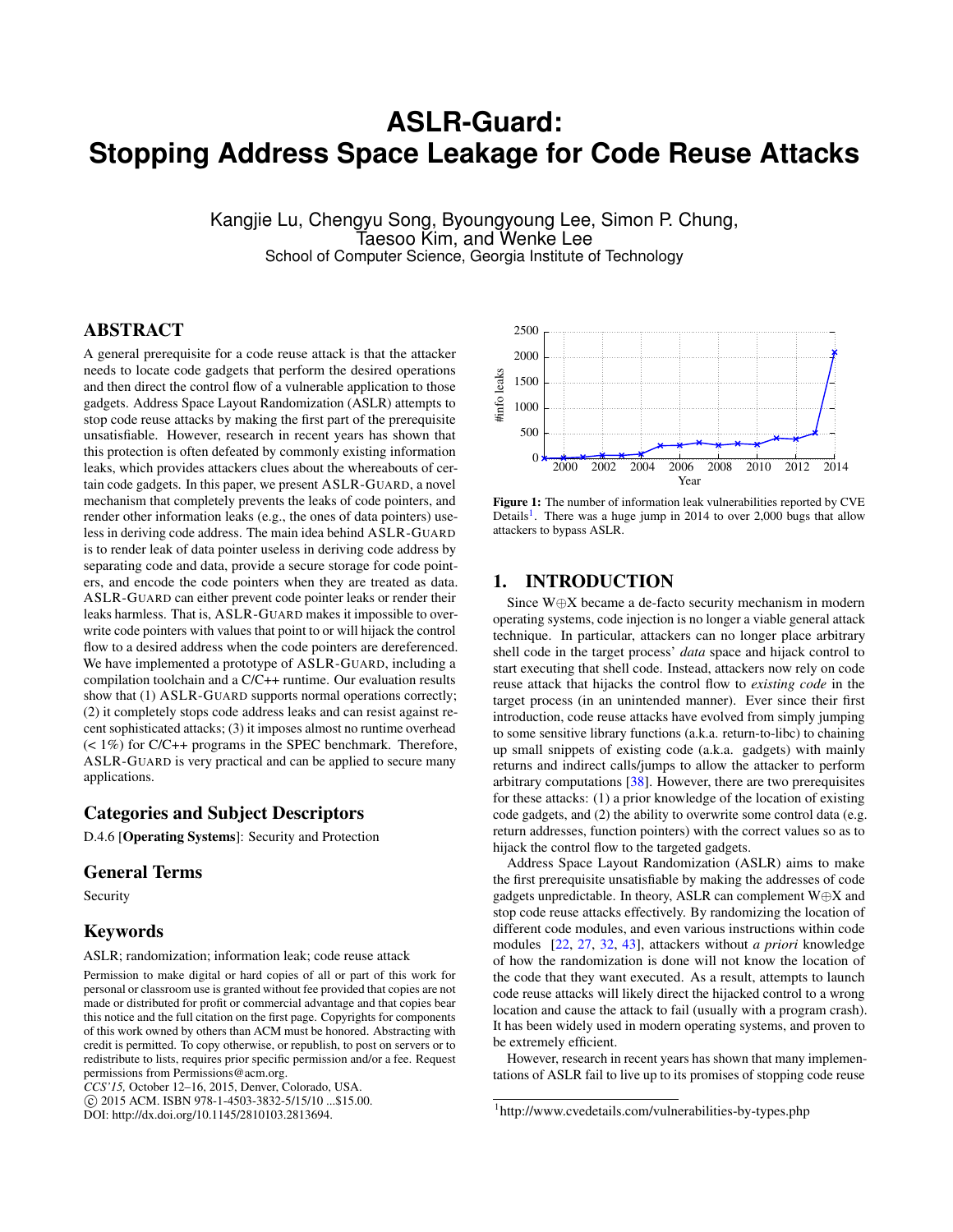attacks [\[7,](#page-10-0) [17,](#page-11-5) [37,](#page-11-6) [39,](#page-11-7) [41\]](#page-11-8). In some cases, the ASLR implementations fail to provide enough entropy thus are subject to brute-force attacks [\[7,](#page-10-0) [17,](#page-11-5) [39\]](#page-11-7). A more serious and fundamental problem for randomization based protection mechanisms is information leak vulnerabilities [\[37,](#page-11-6) [41\]](#page-11-8), which breaks the implicit assumption that attackers cannot learn the randomness. With information leak, the attacker usually can obtain a "post-randomization" pointer to the location of a known module (e.g. specific function in a particular library) [\[7,](#page-10-0) [17,](#page-11-5) [39\]](#page-11-7). For ASLR that works at a module-level granularity (i.e., it does not modify the relative location of different instructions within a module), this kind of leak will allow an attacker to identify all target addresses within that module. Even for instruction-level randomization, with a sufficiently powerful information leak vulnerability, attackers can exploit a single code address leak and repeatedly read code pages to eventually locate all the code gadgets necessary to launch even the most sophisticated code reuse attacks [\[40\]](#page-11-9). More devastating, information leak is quite prevalent and the number of instances discovered is on the sharp rise. For example, there are over 2000 information leak vulnerabilities found in 2014 [\(Figure 1\)](#page-0-1).

One way to solve this problem is to completely prevent code address leak. However, detecting or preventing code address leak is a very challenging problem. Due to the complexity of programs written in low level programming languages, it is even not clear about if one can find all pointers or data that can be leveraged to infer the code address. Moreover, code pointer and data can be inter-casted during the data propagation. And some code pointers (e.g., return addresses) are frequently dereferenced. Therefore, it is very challenging to correctly and efficiently protect code pointers.

In this paper, we propose ASLR-GUARD, a system that completely prevents code address leak to stop code reuse attack. The main idea is to either prevent code pointer leak or render any leaked code pointer useless in the construction of code reuse attack, so that we can reclaim the benefits of ASLR and prevent code reuse attacks. In particular, we propose three techniques: (1) completely decouple code and data by remapping all code to a random address, so a data pointer cannot be used to infer the location of code; (2) store all sensitive code locators (Hereafter, we use the term code locator to refer to *any pointer or data that can be used to infer code address*) in a secure storage, and (3) whenever a *code locator* is going to be propagated to the regular memory regions, we encrypt it to prevent attackers from exploiting the value of this code locator or using this code locator to hijack the control flow to arbitrary addresses.

We have implemented a prototype system ASLR-GUARD, which consists of two main components, a modified compilation toolchain that includes compiler, assembler and linker; and a modified dynamic loader. The first component is responsible for instrumenting an input program (in source code) and all its libraries so that all code locators can be identified and protected by our policies. The runtime component allows us to perform necessary initialization of our environment. Our evaluation results show that (1) ASLR-GUARD can thwart all the code locator leaks we have tested, even if attackers can dump all data regions; (2) with the capability of resisting against code locator leak attacks, ASLR-GUARD can reinforce ASLR to stop advanced code reuse attacks [\[7\]](#page-10-0); and (3) it incurs almost no runtime overhead  $\left($  < 1%) on the SPEC benchmark.

In summary, the contributions of this work are:

- 1. We perform a systematic analysis to identify all sources of sensitive code locators, and implemented a memory checking tool to verify that we did identify and protect all code locators.
- 2. We propose a hybrid approach that employs isolation to protect most code locators (for better performance and security),

and encrypt the remaining code locators that are hard to isolate.

3. We have implemented a prototype system, ASLR-GUARD, and our evaluation shows that ASLR-GUARD incurs a negligible runtime overhead on the SPEC benchmark and left no single code locator unprotected.

A point worth noting is that protecting pointer by encryption is a general approach, but the challenge is how to achieve both security and efficiency. For example, PointGuard [\[12\]](#page-11-10) sacrifices security for performance by XORing all pointers using a single key. Such scheme is not secure against chosen-plaintext attacks. Further, PointGuard is also vulnerable to forgery attacks due to missing integrity checks. AG-RandMap overcomes these problems by proposing a novel and efficient encryption scheme ( [Figure 3\)](#page-4-0). Furthermore, as we will show in [§3,](#page-2-0) our work overcomes a major technical challenge of identifying all the code locators that need to be encrypted. Finally, our policy for handling code locators on stack allows us to improve both the security and, very significantly, the performance of ASLR-GUARD.

In the rest of the paper, we will introduce our threat model  $(\frac{8}{2})$ , present the results of our effort to identify all code locators to be protect [\(§3\)](#page-2-0), describe the design and implementation of ASLR-GUARD  $(\S4, \S5)$ , evaluate our approach  $(\S6)$ , discuss the limitations of, and future work for ASLR-GUARD [\(§7\)](#page-8-0), compare ASLR-GUARD with related work  $(\S 8)$  and conclude  $(\S 9)$ .

### <span id="page-1-0"></span>2. THREAT MODEL

To make sure our solution is practical, we define our threat model based on strong attack assumptions, which are commonly used in projects related to code reuse attacks [\[7,](#page-10-0) [17,](#page-11-5) [39,](#page-11-7) [40\]](#page-11-9). As the trusted computing base (TCB), we assume a commodity operating system (e.g., Linux) with standard defense mechanisms, such as non-executable stack and heap, and ASLR. We assume attackers are remote, so they do not have physical access to the target system, nor do they have prior control over other programs before a successful exploit. We assume the platform uses 64-bit virtual address space, as 32-bit address space cannot provide enough entropy and 64-bit processors are widely available.

For the target program, we assume it is distributed through an open channel (e.g., Internet), so attackers can have the same copy as we do. This allows them to do any analysis on the program, such as finding vulnerabilities and recomputing all possible code gadgets. We assume the target program has one or more vulnerabilities, including control-flow hijacking or information leak vulnerability, or both kinds at the same time. More specifically, we assume the program contains at least one vulnerability that can be exploited to grant attackers the capability to read from and write to an arbitrary memory address. We further assume this vulnerability can be exploited repeatedly without crashing the target program, so attackers can use the *arbitrary memory read/write* capability at will. Since arbitrary memory read/write on the 64-bit virtual address space is probabilistically impossible to achieve attacker's goals, we assume all arbitrary memory read/write will be based off on the memory addresses leaked from the previous vulnerability (or second-order guess based on the leaked code locator). Finally, we assume the ultimate goal of the attackers is to divert the control flow and execute arbitrary logic of their choice.

Although there are a few known explicit leak channels (e.g., /proc/self/maps), many security enhanced Linux distributions such as PaX disable /proc-based pointer or layout leaks. We assume there is no explicit leak through the platform itself.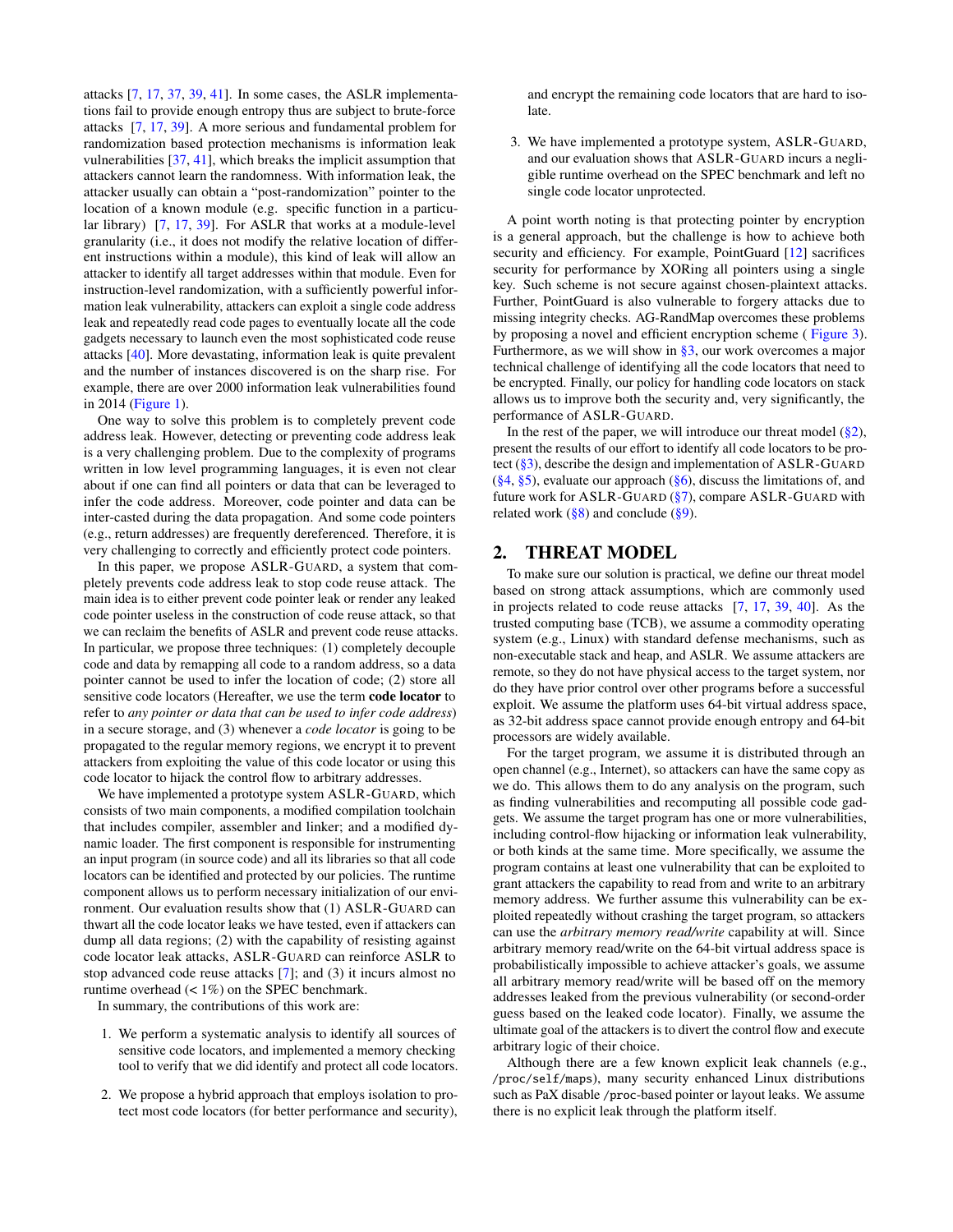Out-of-scope threats. Since we assume the OS as our TCB, we do not consider any attack that tries to exploit an OS vulnerability to gain control over the target program. Given our threat model, we focus on preventing the attacks that exploit vulnerabilities to bypass ASLR, and then overwrite control data to hijack control-flow. Noncontrol-data attacks [\[10\]](#page-10-2) (e.g., hijacking credential data or metadata of code locators, like object pointers) are out of our scope. We also do not consider information exfiltration attacks.

# <span id="page-2-0"></span>3. CODE LOCATOR DEMYSTIFIED

Since many kinds of data besides code pointer can be leveraged to infer the address of code, such as the base address of text section and offset in a jump table, we use the term *code locator* to refer to any pointer or data that can be leveraged to infer code address. Although many previous works like the JIT-ROP attack [\[40\]](#page-11-9) have shown that a single code locator leak may compromise the whole ASLR protection, to the best of our knowledge, there was no existing work that systematically discussed the composition of code locators. In order to provide a comprehensive protection against information leak, we first conduct a systematic analysis to discover all code locators in a program, and discuss the completeness of coverage.

### 3.1 Discovery Methodology

When a program is starting, the kernel is responsible for creating the address space of the process and loading the ELF binary and dynamic linker, while the relocation of code pointers is left for dynamic linker. Dynamic linker then loads all required libraries and performs necessary relocations before the loaded code is executed. Once all relocations are done, the dynamic linker transfers the control to the program's entry point. During execution, the program may (indirectly) call function pointers, or interact with OS, e.g., signal handling. We categorize code locators mainly based on the life cycle of the program execution. Then we try to identify all code locators at different program execution stages. More specifically, we first thoroughly checked the source code of dynamic linker (ld.so), libc libraries, and gcc to understand how code locators could be generated at load-time and runtime of the program execution. As for code locators that are injected by the OS into the process' address space, we implemented a memory analysis tool to exhaustively check if *any 8-byte* in readable memory points to any executable memory in the target program or bases of modules, and we performed this check before and after executing every system call. The memory analysis tool also serves to validate our process for discovering code locators injected by the dynamic linker and the program itself (e.g., checking the memory at the entry/exit points). Once our memory analysis tool discovers new kinds of code locators, we manually verify and categorize them. We then append the new "category" to the identified code locator set, and run memory analysis tool again to find more kinds of code locators. The iterative process ends until no new code locators are reported. We summarize our results of such exhaustive memory analysis in [Table 1.](#page-3-0)

#### 3.2 Code Locators at Different Stages

#### *3.2.1 Load-time Code Locators*

During load-time, there could be various kinds of code locators computed and stored in the memory, e.g., static function pointer and .gotplt entry, as shown in  $\S3$ . Although it is hard to iterate all code locators produced at load-time, we found the fact that, suppose ASLR is fully enabled, all code locators must be relocated before being dereferenced. With this fact in mind, we designed a general approach to discover and protect all load-time code locators. We control the relocation functions in dynamic linker, so that all loadtime code locators must go through our relocation, and therefore we can enforce our protections for them, e.g., isolation and encryption.

#### *3.2.2 Runtime Code Locators*

Code locators can be generated at runtime by deriving from the program counter (e.g., RIP). In x86\_64 platform, the RIP value can be loaded either by a call instruction or a lea instruction. call instruction pushes return address on the top of stack, and when the callee returns, the return address is dereferenced. Usually, people believe call and ret are paired. In our analysis, we indeed found some corner cases in which return address is not used by ret. As the code locator type  $\mathbb{R}3$  shown in [§3,](#page-2-0) setjmp loads return address using a mov instruction, and the return address is then dereferenced as a function pointer by longjmp. Besides the return address, runtime code locators can also be generated by GetPC (e.g., lea \_offset(%rip), reg). For example, if there is a function pointer that is assigned with an address of a local function, typically GetPC will be used to get the function address. Since we have the complete control of the compilation toolchain, we could properly discover all runtime code locators (e.g., the ones introduced by call or GetPC) and enforce the corresponding protections, which are elaborated in [§4.](#page-2-1)

#### *3.2.3 OS-injected and Correlated Locators*

As ASLR-GUARD is designed to work with unmodified commodity kernel, how the program interacts with kernel needs be analyzed in order to discover code locators that might be injected or transmitted by the kernel. We used our memory analysis tool to check the memory right before and after a syscall. Based on our analysis, we found that the program entry pointer can be stored on the stack by kernel. Also kernel may save the execution environment, including RIP value, for signal/exception handling. Since data sections and code sections are mapped together, the offsets between them are fixed. Data pointers can be leveraged to infer code addresses. We call such pointers the correlated code locators, which we correctly handle to prevent intentional code address leaks.

#### 3.3 Completeness of the Analysis

In an ASLR-enabled program, all static code locators (e.g., the ones in .gotplt and virtual table) must be relocated at load-time. As we can control the relocation routine, we can guarantee to cover all such code locators. Another source of code locator at load-time is that a code locator is calculated based on a base address. So we also collect all cases in dynamic linker that access the base address stored in link\_map. In this way, we can cover all load-time code locators. Note that we will remap all code sections to random addresses, any missing code locator at load-time (although we did not meet such case in our evaluation) will crash the program, which means our analysis for load-time code locators is "fail-safe". For runtime code locators, as we have the control of whole toolchain, we can easily guarantee to find all runtime code locators (i.e., we catch all instructions that access return address or rip).

As for code locators that are injected by the OS, we take a dynamic analysis approach. While this dynamic analysis approach is not necessarily complete in theory, we will argue that in practice the way the OS setups a process' address space (and thus all the bookkeeping code locators it may inject into various user space data structure) should be the same for every process; a similar argument should apply for any code locator injected for signal handling.

#### <span id="page-2-1"></span>4. DESIGN

In this section, we present the design of ASLR-GUARD. Based on previous discussion and existing attacks [\[7,](#page-10-0) [35,](#page-11-11) [40\]](#page-11-9), we know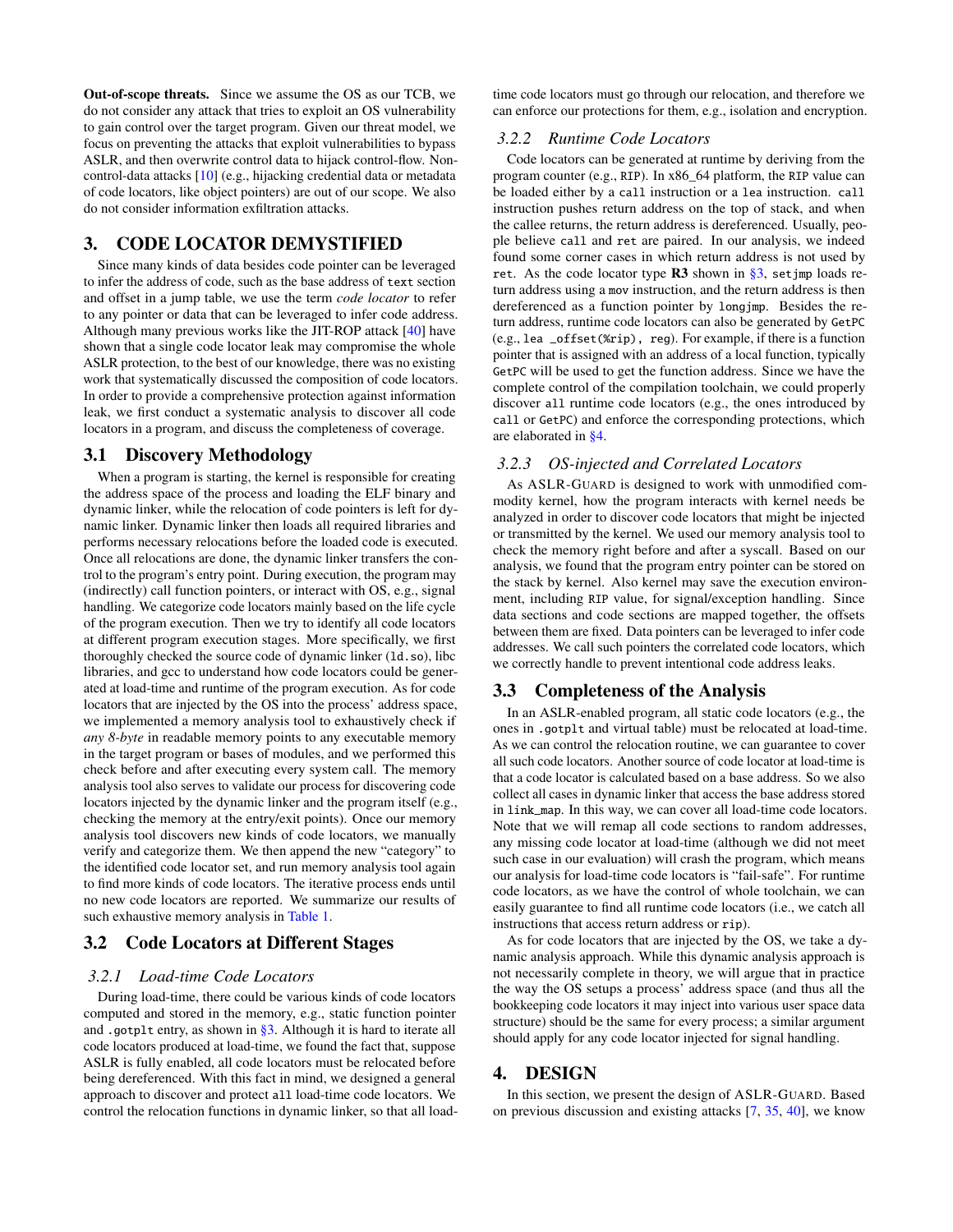<span id="page-3-0"></span>

| Category                | <b>Type</b>                                                                                                    | <b>Description</b>                                                                                                                                                                                 | <b>Applied protection</b>                                                                      |
|-------------------------|----------------------------------------------------------------------------------------------------------------|----------------------------------------------------------------------------------------------------------------------------------------------------------------------------------------------------|------------------------------------------------------------------------------------------------|
| Load-time<br>locators   | L1. Base address<br>L <sub>2</sub> . GOTPLT entry<br>L3. Static/global pointer<br>L4. Virtual function pointer | Base addresses of loaded modules by OS<br>Library function pointers or address of _dl_runtime_resolve<br>Contained in some data sections (e.g., . init_array)<br>Contained in $C++$ virtual tables | Encryption + Isolation<br><b>Isolation</b><br>Encryption + Isolation<br>Encryption + Isolation |
| Runtime<br>locators     | <b>R1.</b> Return address<br>$R2.$ GetPC<br>R <sub>3</sub> . GetRet                                            | Pushed on stack by call instructions<br>A program counter address is loaded<br>A return address is loaded as a function pointer                                                                    | <b>Isolation</b><br>Encryption<br>Encryption                                                   |
| OS-injected<br>locators | <b>O1.</b> Entry point<br><b>O2.</b> Signal/Exception handler                                                  | Address of entry point (e.g., _dl_start_user)<br>All registers including program counter are saved in memory                                                                                       | Encryption<br>Encryption                                                                       |
| Correlated<br>locators  | C1. Jump table entry<br>C <sub>2</sub> . Data pointer                                                          | Offsets from jump table to code blocks<br>Any pointer pointing to data with fixed offset into code section                                                                                         | <b>Isolation</b><br>Decoupling<br>data/code sections                                           |

Table 1: A summary of all code locators that can be used to infer code address. All of them are protected by ASLR-GUARD

<span id="page-3-1"></span>

Figure 2: Register usage semantics in ASLR-GUARD. The usage of rsp and gs will be securely regulated by ASLR-GUARD's compiler, so never be copied to the program's memory, nor accessed by the program's code.

that as long as attackers can exploit information leak vulnerabilities to obtain a valid code locator, ASLR will continue to be nullified, no matter how much we improve the granularity of the randomization. So the goal of ASLR-GUARD is to: *completely prevent leaks of code locators*.

[Figure 2](#page-3-1) demonstrates the high-level idea of ASLR-GUARD. First, it decouples code sections and data sections. By doing so, the process' address space is virtually divided into two worlds: the data world and the code world. This step eliminates all the implicit relationship between data and code (C1). Second, ASLR-GUARD acts as the gateway between these two worlds: whenever a code address is about to be leaked to the data world, ASLR-GUARD encrypts the address as a token; and whenever a token is used to perform *control transfer*, ASLR-GUARD decrypts it. By doing so, ASLR-GUARD eliminates all explicit code locator leaks.

To implement this scheme, we developed four key techniques: *safe vault*, *section-level randomization*, *AG-RandMap* and *AG-Stack*.

#### 4.1 Safe Vault

Safe vault is an "isolated" memory region where all the plaintext code locators (except R1) listed in [Table 1](#page-3-0) are stored. We divide the safe vault into two parts. The first part is for storing the information of all remapped sections, which includes the base address for each section before and after the remapping, as well as the size of each section. The second part is the random mapping table used for code locator encryption/decryption.

In ASLR-GUARD, we guarantee the isolation of the safe vault with the following design. First, the base address of the safe vault is randomized via ASLR. Second, the based address is stored in a dedicated register that is never used by the program  $2$ , and its content

is never saved to the data memory. As a result, one can only locate the safe vault by brute-forcingly guessing its base address, which is prohibited by ASLR on 64-bit systems.

#### <span id="page-3-3"></span>4.2 Section-level randomization

The purpose of the section-level randomization is two-folded: first, we use it to stop attackers from deducing the location of our code using leaked data pointer; second, we would like to further protect data structures that contain code locators (namely jump tables, .gotplt tables and virtual function tables) without paying the price of encrypting all the code locators in them.

For our first goal, we decouple code from data by remapping all code sections (code sections can be identified by looking up ELF header) to random addresses. Since the offset between code and data is changed during this process, we further adjust the constant offsets in all data-access instructions. This is done at load time based on the relocation information generated by our linker. For our second goal, we modified the compiler to make sure that: (1) jump tables are always emitted in rodata sections, (2) addresses pointing to, or derived from the content of, code locator tables like jump tables and .gotplt tables always stay in registers and are never saved to the memory. With these two guarantees, we can protect code locators in these data structures by simply remapping them to random addresses, without ever needing to encrypt the code locators stored in these tables. One exception to our second rule is the virtual function tables. Since we cannot guarantee that virtual function pointers will never be stored to the unsafe data world, we encrypt virtual function pointers after the virtual tables are remapped to a random address. After the remapping, we use the safe vault to store the remapping information for each of the protected section so we can later patch up accesses to them. One final point to note is that to make sure the remapped location of the various tables are truly random, we wrapped the *mmap()* function to provide it random base addresses. As the primary goal of ASLR-GUARD is to harden ASLR, instead of to improve the entropy of ASLR, we set the same entropy as in the default 64-bit Linux ASLR (28-bit). We acquire the randomness from cryptographic secure source, i.e., the RdRand instruction on modern Intel processors. There are alternatives from /dev/random that could be used.

## <span id="page-3-4"></span>4.3 AG-RandMap–Locator Encryption

In this subsection, we define our encryption scheme for encrypting code locators. This encryption scheme is designed to achieve two goals. First, it must be strong enough to stop code reuse attacks even when some (or all) of the encrypted code locators are leaked. We also assume that attackers can know what functions the leaked code locators point to. In order to achieve this goal, our scheme

<span id="page-3-2"></span> $2$ On x84-64 platform, the segmentation register gs is the most suitable candidate for this purpose.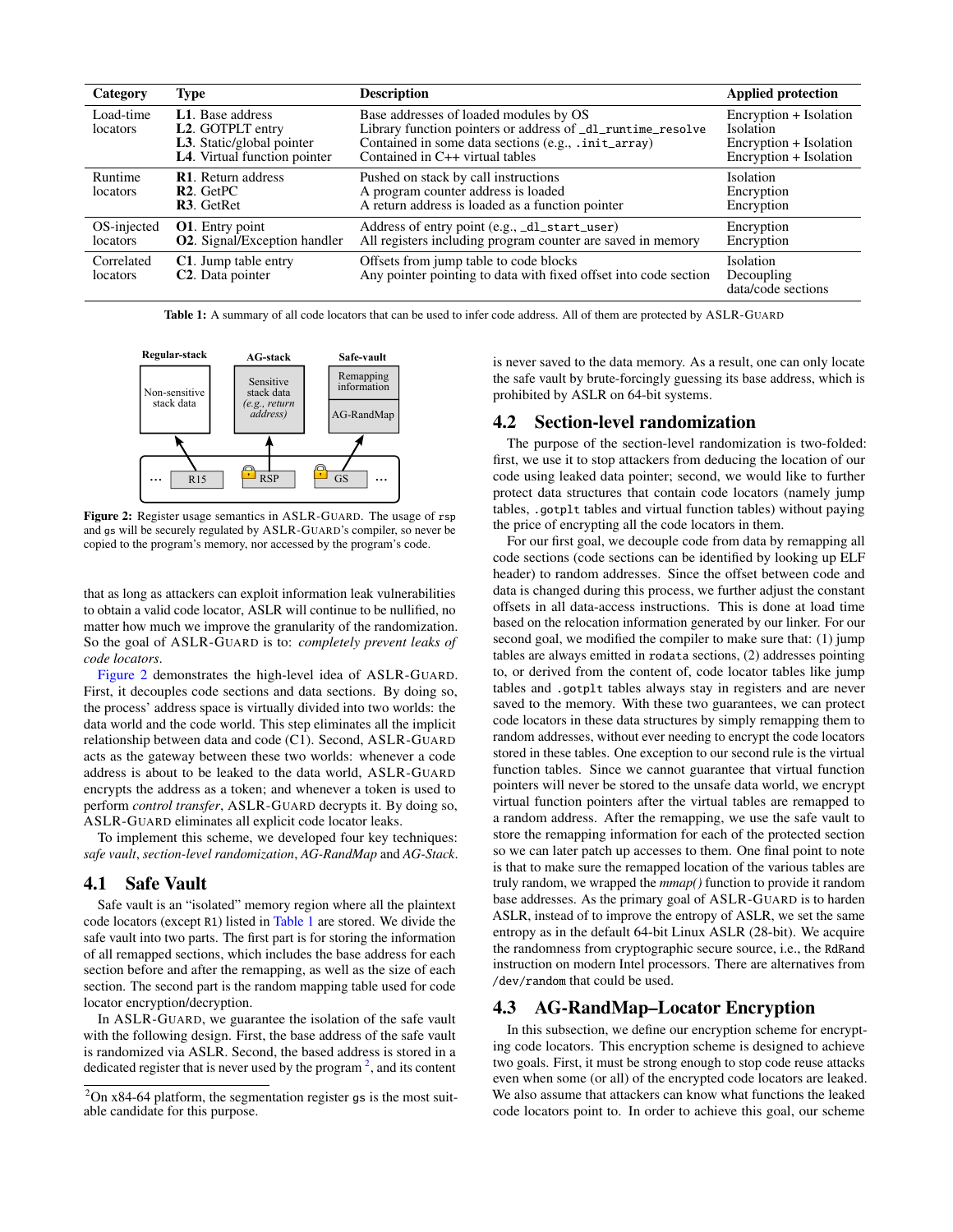<span id="page-4-0"></span>

Figure 3: Code locator encryption/decryption scheme.

need to prevent attackers from efficiently deriving valid encrypted code locators that will be dereferenced to direct the control flow to code gadgets. In particular, our encryption scheme should make the task of deriving a valid encrypted code locator as difficult as brute-forcingly guessing the gadgets under ASLR. The second requirement for our encryption scheme is performance, especially for the decryption operation. This is because code locator generation is a relatively rare operation, but code locator dereferencing (e.g., indirect call) is much more frequent.

To achieve these goals, we propose AG-RandMap, an efficient random mapping table mechanism, as our encryption scheme. The main idea of AG-RandMap is illustrated in Figure [3.](#page-4-0) To encrypt a code locator, we will randomly pick an unused 16-byte entry in the mapping table. The first 8 bytes will be used to store the plain code locator being encrypted; the next 4-bytes is zero that is used to get the random offset with XORing during decryption, and the last 4-bytes contains a random nonce (with 32-bit entropy) for integrity check. As in [4.2,](#page-3-3) we acquire the randomness from cryptographic secure source (i.e., the RdRand instruction provided by modern Intel processors). After building the new table entry, the 4-byte random offset from the base of the mapping table to the new entry is concatenated with the nonce, and returned as the encrypted code locator. Note that AG-RandMap does not use any key for encryption, but generates an entry in the mapping table and saves the encrypted code locator in the corresponding register or memory using "one-time" random value.

Decryption under our scheme is performed very efficiently and involves only one extra xor operation on top of the original indirect control transfer. The code locator decryption process is also illustrated in Figure [3.](#page-4-0) Assuming the encrypted code locator is in %rax, we first use %eax-plus-8 as an offset to read 4-bytes zero and the nonce from the table, and xor it with the encrypted code locator. If the nonce is correct, the result will be a valid offset within the mapping table, which then decrypts %gs:(%rax) to the plain code locator. Otherwise, the offset will be outside of the table, transferring the control to a random address that is highly likely to be either unmapped or not executable, thus crashing the program. In other words, for an attacker to forge a valid encrypted code locator that will direct the control flow to a plaintext address stored in our AG-RandMap, he will need to know the correct nonce to use for the target table entry. To do so, he can either guess with a successful chance of  $2^{-32}$ ; or try to locate our AG-RandMap, which is equivalent to brute-forcing ASLR. Either way, our encryption scheme satisfies the first requirement.

C++ support. To support polymorphism, C++ uses a virtual function table (vtable) to store the pointers of virtual functions for each class with virtual functions. And in each object of class with virtual function, vtable pointer(s) (vptr) are used to point to the right vtable. ASLR-GUARD generally protects the function pointers inside vtable by encryption. However, as vtable pointers are stored in objects in unsafe memory, leaking vptr may help attackers know all encrypted virtual function pointers and allow COOP attack [\[35\]](#page-11-11). To prevent such attack, ASLR-GUARD further encrypts vtable pointers so that attack cannot even know the locations of encrypted virtual function pointers, which is an essential step for COOP attack [\[35\]](#page-11-11).

#### 4.4 AG-Stack

As discussed in  $\S3$ , some dynamic code locators are stored on the stack, such as return addresses (R1) and OS injected code locators (O2). To prevent leaking return address through stack, one approach is to apply the same encryption/decryption scheme in  $\S 4.3$ . However, this approach is not suitable for protecting return address on the stack. First of all, the return addresses are generated very frequently, and our encryption scheme does not support frequent encryption very well. Second, it will require extensive modification to support encryption over OS injected code locators. For these reasons, we propose an efficient alternative solution, namely AG-Stack to protect R1 and O2.

Our approach is similar to the traditional shadow-stack techniques [\[18,](#page-11-12) [34\]](#page-11-13) that are used to prevent return addresses from being modified by attacks. However, they protect return addresses by costly instrumenting call/ret pairs. For example a single ret is instrumented with at least 4 instructions that load return address in the shadow stack, adjust the stack, check equivalence, and ret. Therefore, traditional shadow-stack approaches face three problems: (1) call/ret are frequently executed by CPU, instrumenting them incurs significant performance overhead; (2) cases where call/ret don't come in matching pairs, e.g., GetPC, are difficult to handle; (3) "return addresses" injected by the OS will not be automatically protected. To address these issues with traditional shadow-stack techniques, we propose a novel mechanism, namely AG-Stack.

Besides being much more efficient, AG-Stack has several advantages: (1) it provides the capability to store more sensitive data; and (2) it does not change the semantics of original code, so special cases like unpaired call/ret instructions and signal handling can be naturally supported. The high level idea of AG-Stack is to maintain two stacks by re-arranging the usages of two registers. Specifically, we use the ordinary stack (i.e., the one accessed through RSP, as shown in [Figure 2\)](#page-3-1) as our AG-Stack to store sensitive on-stack data like return addresses and function pointers used for exception handling. All other data, like stack variables, register spilling and function call arguments are stored on a regular stack that accessed through R15, as shown in [Figure 2.](#page-3-1) The security of AG-Stack is guaranteed in a way similar to safe vault. As in safe vault, its base address is randomized. Also, since AG-Stack does not store any program data, there is no data pointer pointing to it, so attackers cannot derive its address through memory traversal. Finally, whenever the stack pointer is stored in memory (e.g., during setjmp), we will encrypt it using the scheme in [§4.3.](#page-3-4) As such, with AG-Stack, we achieve a better performance but a guaranteed security for all code locators saved on the stack.

AG-Stack is very similar to the safe-stack from CPI [\[26\]](#page-11-14). Both impose no runtime overhead. The difference is that safe-stack performs type-based analysis and intra-procedure analysis to find unsafe stack objects. As shown in Section [§3,](#page-2-0) type-based analysis may not cover some non-pointer code locators. AG-Stack eliminates these analyses by thoroughly re-arranging the register usages.

Multi-thread support. In Linux, multi-thread feature is enabled with Native POSIX Thread Library (NPTL), which creates a new thread with the clone system call. Specifically, to create new thread, NPTL first allocates a new stack and stores thread descriptor at the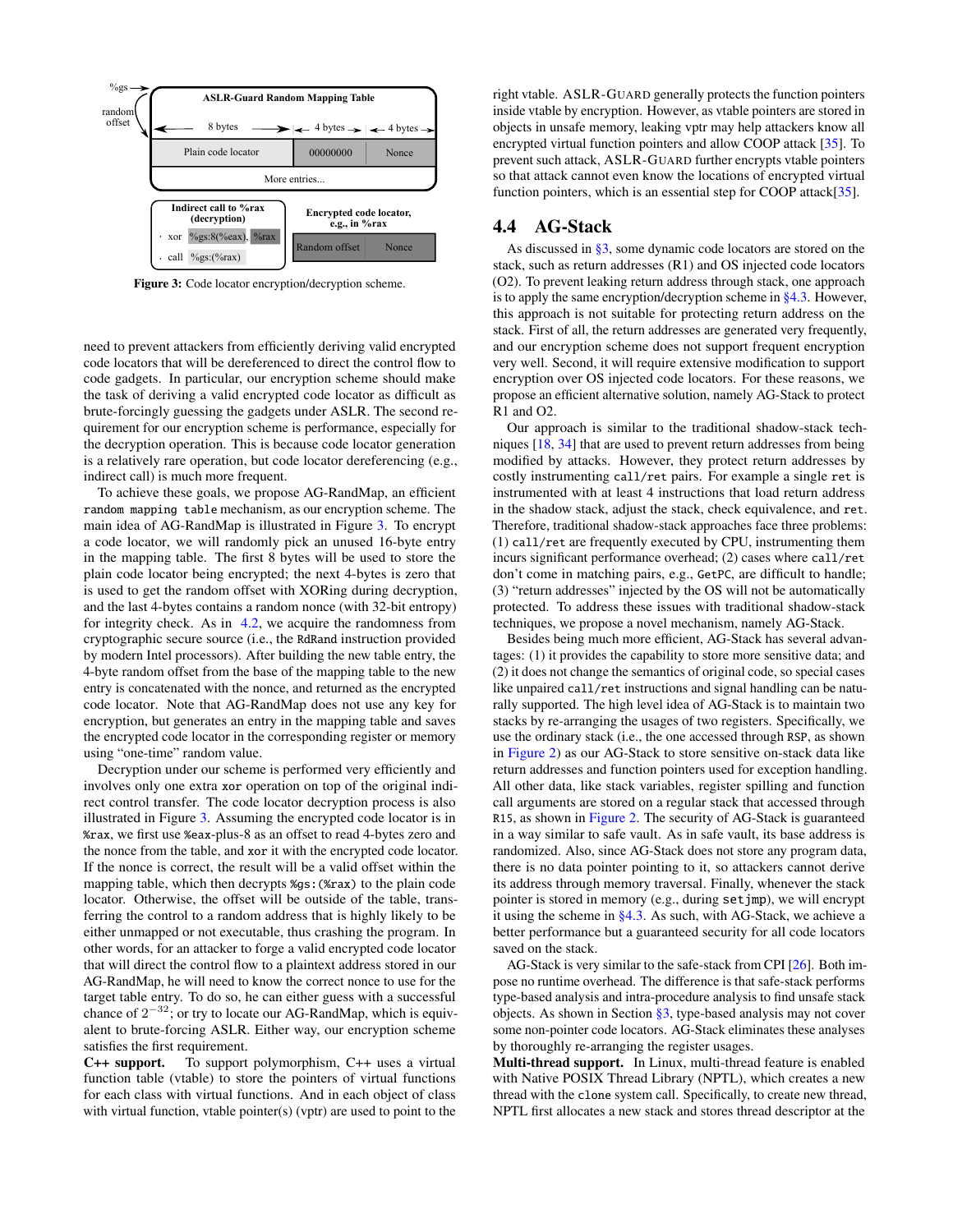<span id="page-5-1"></span>

| Component                                         | Tool                                                          | Lines of code                                                              |
|---------------------------------------------------|---------------------------------------------------------------|----------------------------------------------------------------------------|
| Compiler<br>Assembler<br>Linker<br>Dynamic Linker | $\rm gcc-4.8.2$<br>$as - 2.24$<br>$1d-2.24$<br>eglibc- $2.19$ | 120 lines of C<br>900 lines of C<br>180 lines of $C$<br>1,200 lines of $C$ |
| Memory analyzer                                   |                                                               | 800 lines of Python                                                        |
|                                                   | Total                                                         | 3,200 lines of code                                                        |

Figure 5: Toolchain modifications made for ASLR-GUARD.

end of the new stack. And then it saves the thread function pointer and its arguments in the new stack. After that, clone system call switches the context, and the thread function is called. Similarly, to support multi-thread in ASLR-GUARD, for each new thread, we allocate a regular stack (with the same size) whenever the new (safe) stack is allocated, and release the regular stack when the thread exits. The regular stack information (e.g., stack address and size) is saved in thread descriptor that is stored in AG-Stack.

#### <span id="page-5-0"></span>5. ASLR-GUARD TOOLCHAIN

In this section, we describe our prototype implementation of our protection scheme. We first give an overview of our prototype, then we discuss the detail of each component of ASLR-GUARD.

## 5.1 Architecture

[Figure 4](#page-6-0) shows the overview of ASLR-GUARD's architecture. To remove all code locator leaks, ASLR-GUARD requires instrumenting all loaded modules, including modules of the target program as well as all shared libraries. In this paper, we assume the access to the source code of the target program is available and the instrumentations are done through re-compilation.

ASLR-GUARD consists of two major components: the *static toolchain* and the *runtime*. The static toolchain is in charge of (1) implementing the AG-Stack, which will be used to securely store return address and OS injected code locators; and (2) instrumenting the program to correctly encrypt runtime code locators and decrypt all code locators. The ASLR-GUARD runtime contains three majors parts. The first part is the dynamic loader, which is in charge of (1) initializing the AG-Stack and the safe vault, (2) decoupling code sections from data sections, and (3) encrypting all load-time code locators. The second part is the standard C/C++ libraries that will be linked into most programs. Among these libraries, some need special care because they need to handle some OS-injected code locators in special ways (e.g., setjmp).

We implemented our prototype based on the GNU toolchain: gcc, binutils and glibc. [Figure 5](#page-5-1) summarizes the our efforts of modifying the GNU toolchain.

#### <span id="page-5-2"></span>5.2 Compiler

We modified the GNU compiler gcc to assist implementing the code locators encryption and AG-Stack. For code locator encryption, we let gcc insert a flag for data-read instructions of global data pointers to differentiate global function pointers in the generated assembly code. For AG-Stack part, we performed several modifications in gcc. First, we need to reserve a register for the unsafe stack. In gcc, this can be done through the -ffixed option. But a more important question is, which register should be chosen. In ASLR-GUARD, we choose this register using two criteria: (1) it should be one of the least used general registers in handwritten assembly code, and (2) it should be one of the callee-saved registers (i.e., non-volatile). The first requirement is for that compiler can only guarantee that the code generated by them does not use the

reserved register, however, any handwritten assembly (including inline assembly) may still use this register. They need to be modified to use other registers (e.g., we found and modified about 20 cases in glibc). So choosing the less frequently used register helps us minimize the modifications. The second requirement is for compatibility with legacy uninstrumented binary. Because we reserved the RSP for AG-Stack, by using a callee-save register, it ensures that both code can work correctly. Based on these criteria, we chose R15 as the register for the regular stack on our target platform.

Second, we want to make sure that besides call/ret, there is no implicit RSP modifications. On x86-64, such modifications can be introduced by instructions, push/pop, enter/leave and call/ret [\[23,](#page-11-15) Ch. 6.2]. Push/pop are for saving/restoring the target registers, and enter/leave is a shortcut for saving/restoring the frame register. Our elimination of push/pop is done in two steps. We first leveraged existing compiler optimizations to reduce the usage of push/pop. In particular, modern compilers like gcc in most scenarios prefer using mov instruction for performance gain, as CPU can do pipeline scheduling for mov instructions. So we modified gcc to always prefer using mov instruction for passing arguments (as if -maccumulate-outgoing-args and -mno-push-args are always set) and saving/restoring registers at function prologue/epilogue. For the remaining push/pop operations, our assembler will replace them with corresponding mov operations on R15. The elimination of enter/leave is done similarly

Finally, we need to re-align the stack. The System V AMD64 ABI uses XMM registers for passing floating point arguments. And reading/writing these registers from/to memory requires the memory address to be 16-byte aligned. As we split the stack into AG-Stack and regular stack, the regular stack needs to be re-aligned. We enforced the alignment by leveraging gcc's supports for multiple platforms. Specifically, on platforms like ARM, function invocations do not automatically save the return address on stack, so gcc already understands how to align stack when there is no return address on stack. Using this support, we modified gcc to treat our target platform as if it does not explicitly save the return address on stack (by setting INCOMING\_FRAME\_SP\_OFFSET = 0).

### 5.3 Assembler

We modified the GNU assembler gas to perform code instrumentations for code locator encryption/decryption and AG-Stack. The first task is to encrypt every runtime code locator (type R2, R3 in Table [1\)](#page-3-0). For position-independent ELF executables, runtime code locators are created through retrieving the PC value (e.g., mov (%rsp), %rax may load return address) or a PC-relative address (e.g., lea offset(%rip), %rax). ASLR-GUARD uses these signatures to identify all potential code locators. Specifically, we perform a simple intra-procedure analysis (check if RSP points to return address) to find all instructions that load return addresses. And we find the instructions of loading "PC-relative" code locators based on the metadata (e.g., indicating if a symbol is a function) contained in the assembly files and the global data pointer flag in-serted by our compiler [5.2.](#page-5-2) Note that, for handwritten assembly, there is no easy way to distinguish the ones for global data access and global code access at assemble time. To address this issue, our assembler first conservatively instruments both of them, and defer it to our linker to remove the false positive ones, as linker has code boundary information to verify code locators. For each identified instruction, our modified assembler will insert an encryption routine to immediately encrypt the code locator, as shown in Figure [3](#page-4-0)

Next, we instrument the target program to correctly decrypt code locators. Specifically, we first instrument every indirect call with code address in register in the ways shown in Table [3.](#page-4-0) If the target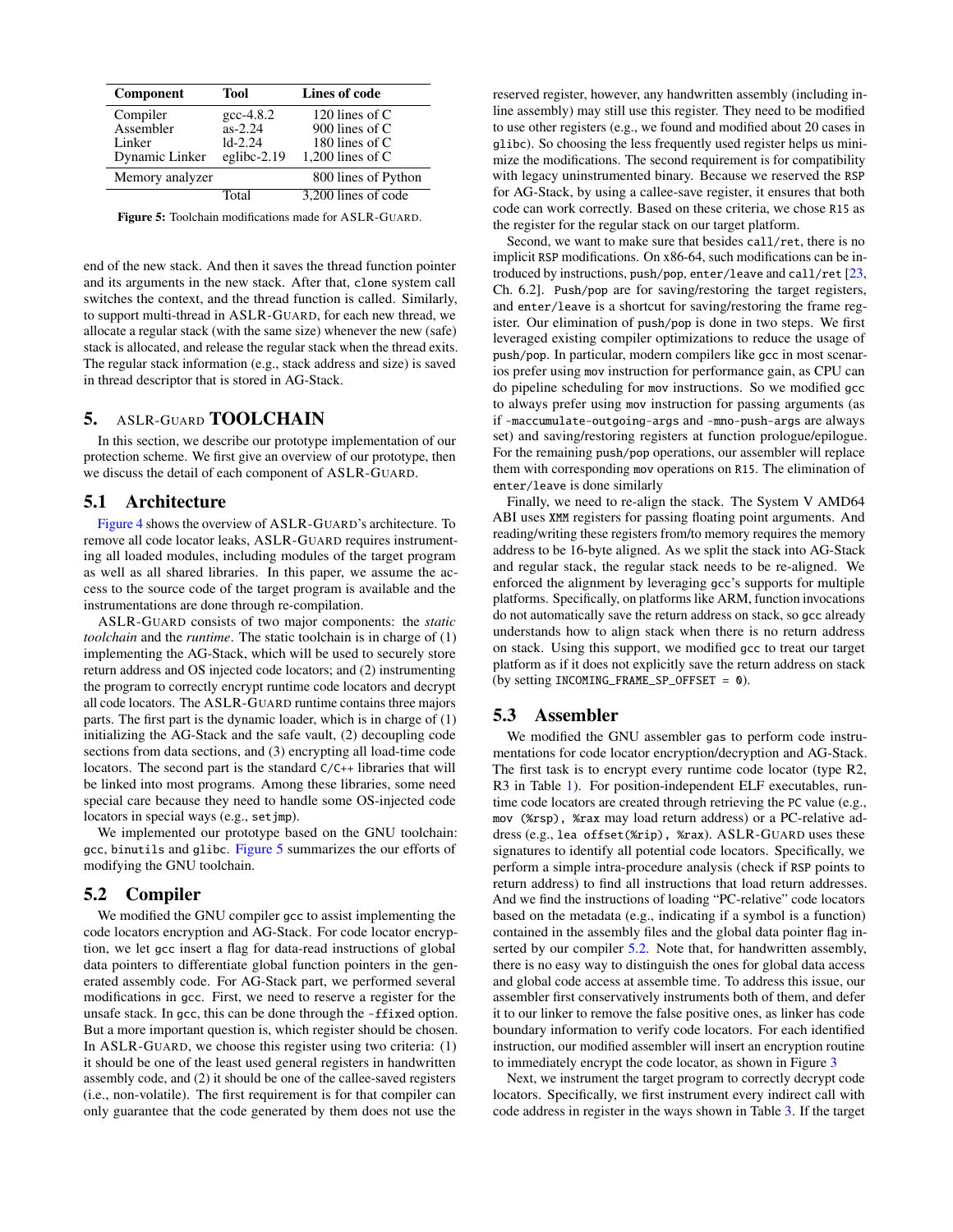<span id="page-6-0"></span>

Figure 4: An overview ASLR-GUARD's architecture. It consists of two components: toolchain (e.g., compiler) and runtime (e.g., loader and libc). Code locators will never be copied into the program's data memory (see right). Therefore, the secured program will be free from memory leakage vulnerabilities that might directly or indirectly break the applied ASLR hardening.

is stored in memory, we first save RAX and load the target into RAX. Then we perform the decryption as the one in Table [3.](#page-4-0) One difference is that, to recover RAX, we temporarily store the decrypted code address in AG-Stack, do recovery, and call into the code pointer in AG-Stack. Indirect jump for invoking function is instrumented in the same way.

The third task is to replace all push/pop and enter/leave operations with explicit stack pointer operations. After this, ASLR-GUARD will replace all RSP occurrences with R15, except when RSP is used to access return address in handwritten assembly. Using the same intra-procedure analysis mentioned above, we can find all such cases and skip the replacements.

#### 5.4 Static Linker

We modified the GNU static linker ld to perform two tasks. The first task is to provide relocation information to the dynamic linker. This is necessary because once we decoupled code sections from data sections, existing data access instructions will no longer work because the offsets have changed. To fix this problem, ASLR-GUARD creates a new relocation table similar to the .rela.dyn to provide this information, i.e., which 4-bytes need to be patched. The second task is to remove encryptions for global data access in handwritten assembly, conservatively added by assembler. This task is performed here because the linker has the information of all static modules, so it can identify whether an instruction is for accessing data or code.

#### 5.5 Dynamic Linker

We modified the dynamic linker ld.so of glibc to initialize the runtime, decouple code sections from data sections, and encrypt load-time code locators. When running an executable, Linux will first load its interpreter (i.e., the dynamic linker), jump to the entry of its entry and let the interpreter handle the target binary. This means the dynamic linker is the very first module to be executed. For this reason, we insert our runtime initialization code at the entry of the dynamic linker (\_dl\_start()). The regular stack is initialized by allocating a new memory region with a random base, and copying all the arguments and environment variables from the initial stack. Safe vault is setup by allocating another random memory region and assigning the gs segment register to its base address. Once all the initializations are done, the control is transferred to the remapped code of dynamic linker, and the original one is unmapped.

The decoupling is done by remapping the corresponding sections to random addresses as the way mentioned in Section [4.2.](#page-3-3) After remapping, ASLR-GUARD will encrypt all load-time code locators (see Table [1\)](#page-3-0). This is done during the relocation patching. Specifically, after randomizing the base address, the original dynamic linker already provides some relocation functions to patch all those loadtime code locators with correct code addresses. In ASLR-GUARD, with the help of this feature, we modify these relocation functions to patch the load-time code locators with encrypted values, instead of patching them with the real code addresses.

#### 5.6 Standard C/C++ Library

Protecting the standard C/C++ libraries is very important because they are linked into every C/C++ program. Yet they contain handwritten assembly that may need special care, to handle some corner cases may have compatibility problems with the automated hardening techniques. Unfortunately, many previous work did not show enough discussions on handling these libraries. In this subsection, we try to shed some light on this topic.

We first compile eglibc-2.19 and gcc-4.8.2 with our own toolchain. Then we handle three main cases in handwritten assembly code: (1) access to return address and stack parameter; (2) stack layout mismatching; (3) indirect jump for invoking functions; In the first case, we use our intra-procedure program analysis to find instructions for loading return address (e.g., mov (%rsp), %rax). For each identified instruction, we insert the encryption routine right after it. However, because the regular stack does not contain the return address any longer, the offsets used to access stack parameters (x86\_64 calling convention passes parameters via stack after the first 6 ones) are incorrect. We address this by manually adjusting the regular stack top at function prologue and epilogue. In total, we found 12 such cases in the handwritten assembly of glibc. The second case happens when the caller is in handwritten assembly and callee is in C code, or vice versa. For example, \_dl\_runtime\_resolve is written in assembly, at the end of which, its local variables, return address, and parameters are released at once by a stack-pivot instruction (i.e., addq \$72, %rsp), as it assumes there is only a single stack. However, this is not correct as AG-Stack and regular stack are supposed to be released separately. To handle this, we manually change the assembly. In total, we handled 4 such cases in libc. As mentioned in [§4.2,](#page-3-3) indirect jumps for jump table will not be instrumented, but the ones for invoking functions will be. To differentiate them in handwritten assembly, we manually verify if a jump instruction is used for function invocation or not, if yes, we instrument them to go through the code locator decryption. We found 1 case in glibc.

DWARF standard is adopted for C++ exception handler (EH). For each throw statement, an exception is allocated and the stack unwinding (i.e.,unwinder) is started. For each catch statement, g++ has already generated a EH table and a cleanup table during compilation. And at runtime, the unwinder will walk through the stack twice to handle the exception: (1) trying to find the correct exception handler based on EH table; (2) if a matching is found, walking though the stack a second time for cleanup based on the cleanup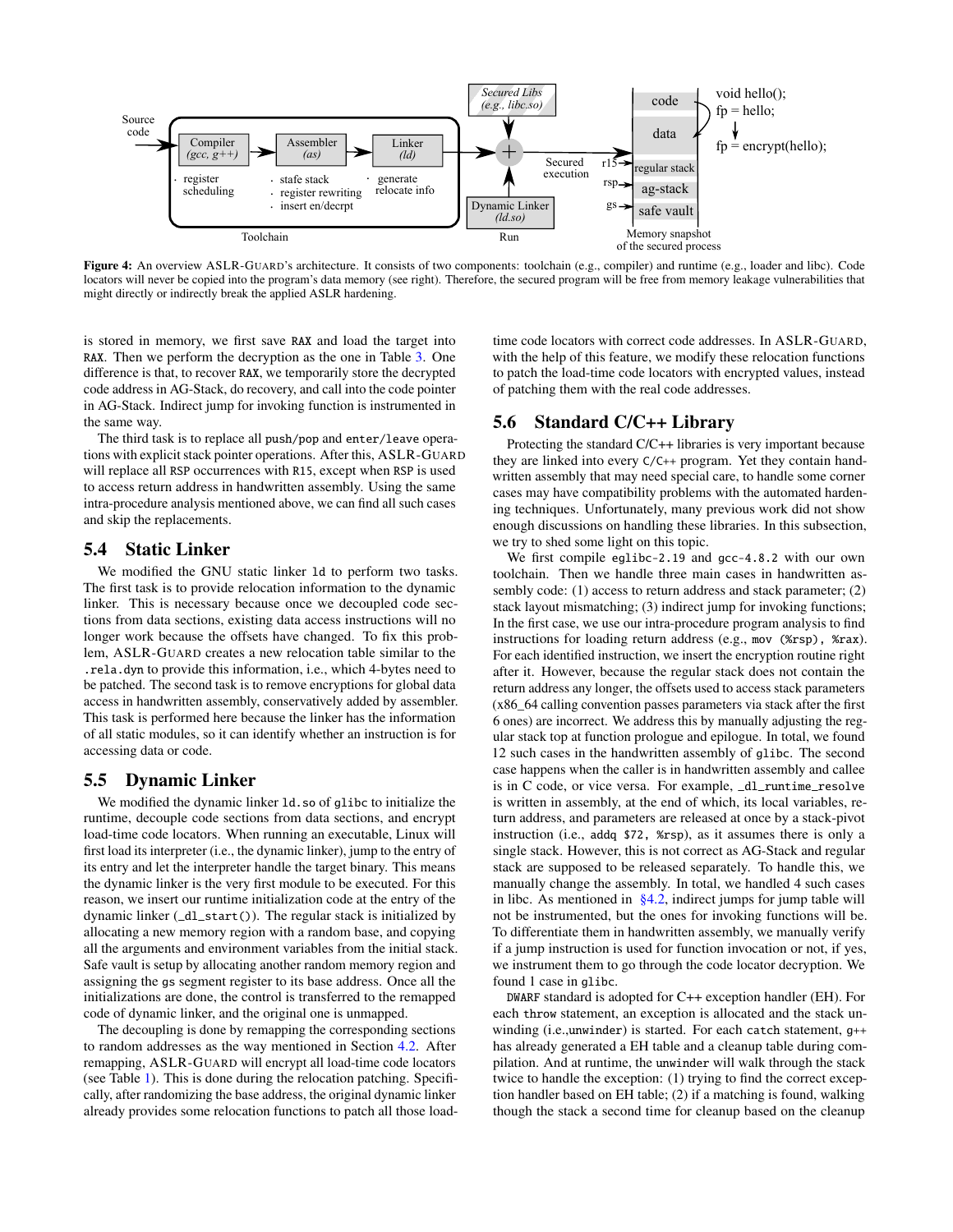table. To support C++ exception handling in ASLR-GUARD, we need to update these two tables and rewrite the unwinder to support AG-Stack. Since doing so merely requires some engineering efforts and many C++ programs do not use it (e.g., Chromium does not use it and only two SPEC benchmark programs use it), we did not support C++ exception handling in our current prototype yet, but leave it for future work.

## <span id="page-7-0"></span>6. EVALUATION

In this section, we present the evaluation of ASLR-GUARD. Our evaluation tries to answer the following questions:

- (1) How secure is the ASLR-GUARD's approach in theory, com-pared to general ASLR approach? [\(§6.1\)](#page-7-1);
- (2) How secure is the ASLR-GUARD's approach against practical memory-based attacks, empirically? [\(§6.2\)](#page-7-2);
- (3) How much overhead does ASLR-GUARD impose, in particular runtime, loading time, and space? [\(§6.3\)](#page-8-1)

Experimental setup. We carried out evaluations of ASLR-GUARD to check its security enhancements and potential performance impacts. Our evaluations are mainly performed on the standard SPEC CPU2006 Benchmark suite. Beside that, we also applied ASLR-GUARD to complex and real world programs, e.g., gcc, glibc and Nginx web server. We compiled all above programs and their libraries with the toolchain of ASLR-GUARD and enforced them to use the dynamic linker of ASLR-GUARD. All programs were run on an Intel(R) Xeon(R) CPU E5-2630 v3  $\omega$  2.40GHz machine with 128 GB RAM.

#### <span id="page-7-1"></span>6.1 Security Analysis

In this subsection, we will present our analysis to determine the probability for an attacker to hijack the control to a particular target address (let's say, x). For our discussion in this section, we will assume the ASLR provided by the underlying OS (in our implementation, 64-bit Linux) provides 28-bit entropy for the address of any section that has been randomized.

Referring to [Table 1,](#page-3-0) we can see that if all code locators to x are generated from sources L2, R1 or C1 (i.e. items only reachable through .gotplt tables, return instructions or jump tables), the attacker can only hijack the control to x by overwriting the content of the safe vault. This is because ASLR-GUARD will never generate any encrypted code locator for x, thus attackers cannot achieve the goal by overwriting an encrypted code locator. As such, the probability for successful hijacking is the same as that of breaking ASLR, i.e.  $2^{-28}$ , assuming the attacker knows the semantics, e.g., the offset of x in memory page.

On the other hand, if x can be reached through an encrypted code locator (i.e. x is the address of items in the categories L1, L3, L4, R2, R3, O1, O2 of [Table 1\)](#page-3-0), and assuming an encrypted code locator for x exists in AG-RandMap<sup>[3](#page-7-3)</sup>, attackers have a new option by trying to overwrite some encrypted code locators residing in the unsafe memory with a value that can "decrypt" the control to x. For this kind of target, given a leaked encrypted code locator other than  $x$ , as we have argued in  $\S 4.3$ , and the attacker cannot read the content of AG-RandMap in safe vault, his chance of creating the correct encrypted value of x is  $2^{-32}$ , guaranteed by the random nonce. Either way, the best chance of a successful attack is no more than  $2^{-28}$ . We discuss a case of that the encrypted value of x is leaked in section [7.](#page-8-0)

## <span id="page-7-2"></span>6.2 Practical Security

To see how effective ASLR-GUARD is in practice, we performed multiple empirical security analyses.

**Memory snapshot analysis.** As mentioned in  $\S3$ , even it is unlikely, we cannot guarantee kernel will never save code locators in unsafe memory, as our current design did not instrument kernel code. To make sure there is no single plain code locator left in the unsafe memory by kernel, we did a thorough memory analysis using our memory analysis tool [3.](#page-2-0) More specifically, we first applied ASLR-GUARD to SPEC benchmark programs. And then we hooked the entry/exit points of the programs, as well as all points right after syscalls, and dumped the whole memory core for memory snapshot analysis. The analysis results are shown in Table [2.](#page-8-2) As expected, there is no single plain code locator left in unsafe memory. All code locators are either isolated or encrypted, which prevents attackers knowing the address of any executable memory. Note that, our memory analysis is conservative and may contain false positives that some random data is falsely treated as code locator. Indeed, we found two "code locators" that point to executable memory, in sphinx3. However both code locators are eliminated due to they actually point to the the middle of instructions, so we believe they are false positives. Furthermore, we evaluated other numbers, e.g., the map table size, number of all encrypted code locators, number of load-time code locators, size of .gotplt tables, etc. Out of them, an interesting number is the one of encrypted code locators left in the unsafe memory. To get this number, we check if any 8-bytes is "pointing" to the random mapping table by decrypting it in the way shown in Table [3.](#page-4-0) Note that such analysis is conservative, and the actual number could be even less. As we can see in Table [2,](#page-8-2) in most programs, less than 10% encrypted code locators are propagated to unsafe memory. Many of them have less than 20 ones in unsafe memory.

Nginx web server. We chose nginx to evaluate the effectiveness of ASLR-GUARD, not only because it is one of the most popular web servers but also that it has been compromised by couple of attacks [\[7,](#page-10-0) [17\]](#page-11-5). We took Blind Return Oriented Programming  $(BROP)^4$  $(BROP)^4$  as an example to show how ASLR-GUARD defeats the return address leak, which is an essential step in BROP attack. BROP attacks nginx 1.4.0 (64-bit) by exploiting a simple stack buffer overflow vulnerability. This attack consists of three steps: (1) guessing the return address on the stack; (2) finding enough gadgets; and (3) building exploit. In step (1), BROP proposed using stack reading approach to overwrite the return address byte-by-byte with possible guess value, until the correct one is found. Naturally, ASLR-GUARD can prevent such attack at the first step, as return addresses are not stored in regular stack at all. To verify it, we applied ASLR-GUARD to nginx, and run the exploit again. As expected, the exploit failed at guessing the return address. Moreover, we did the memory analysis during this attack. We found there were 1,474 code locators encrypted, out of which, 361 ones were propagated to unsafe memory. Again, no plain code locator was left in unsafe memory.

Average indirect targets. If we conservatively assume the attackers can read the whole unsafe memory and understand the semantics of the memory (as will be discussed in [§7\)](#page-8-0), attackers may reused the leaked encrypted code locators to divert control flow. Given this conservative assumption, we want to know how many encrypted code locators are left in unsafe memory. Also we define a metric Average Indirect Targets (AIT) to measure the average number of possible targets an indirect branch may have. The reason we do not reuse AIR (Average Indirect target Reduction) metric proposed

<span id="page-7-3"></span> $3$ Otherwise, the situation will be the same as above, the attacker will have to overwrite values in the safe vault.

<span id="page-7-4"></span><sup>4</sup> http://www.scs.stanford.edu/brop/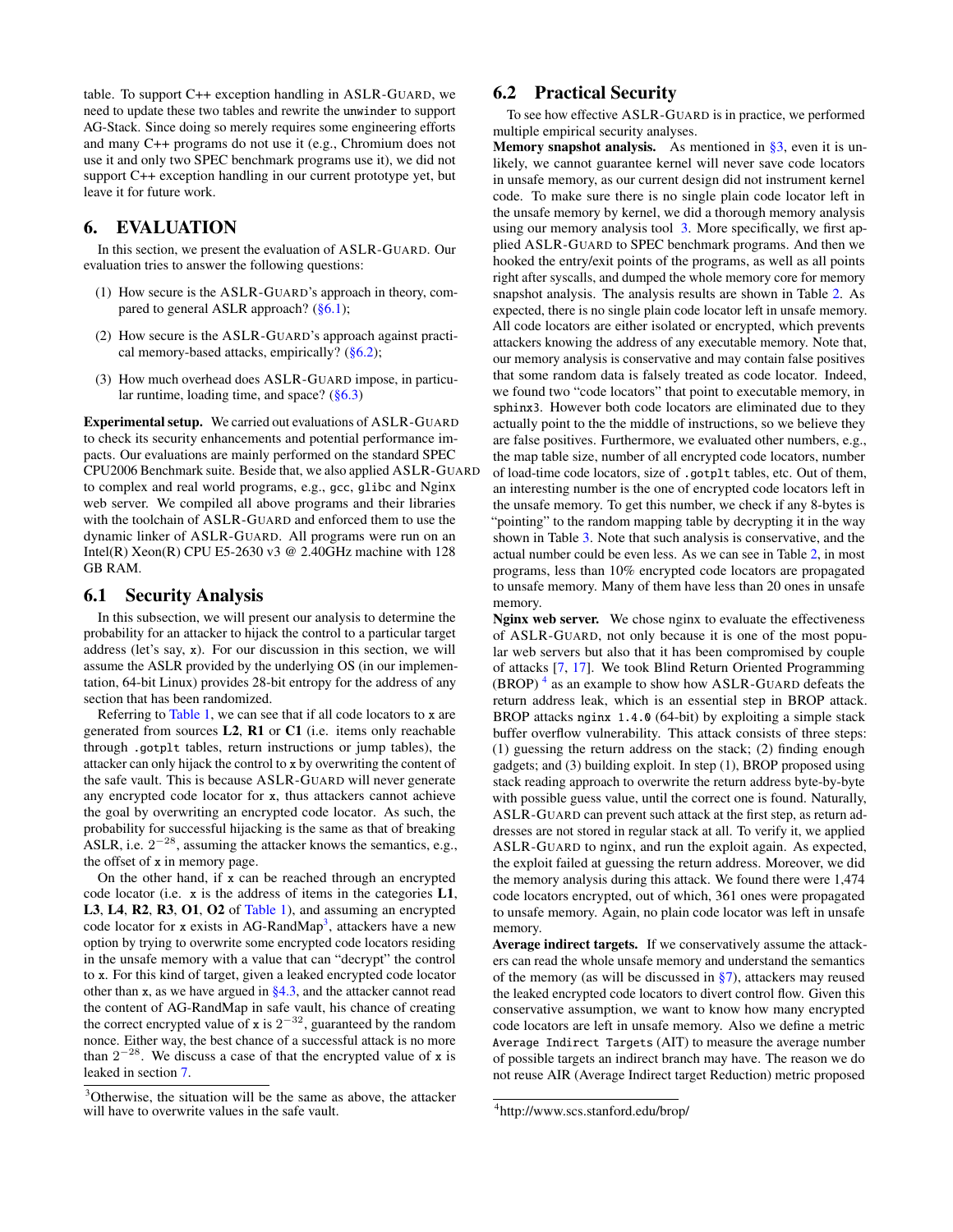<span id="page-8-2"></span>

| <b>Programs</b> | Size of rand<br>map table(byte) | $#$ all enc<br>code locators | # load-time<br>code locators | # PLT entries | $#$ fixed up<br>PLT entries | $#$ enc CL in<br>unsafe mem | $#$ plain CL in<br>unsafe mem |
|-----------------|---------------------------------|------------------------------|------------------------------|---------------|-----------------------------|-----------------------------|-------------------------------|
| perlbench       | 14,144                          | 884                          | 967                          | 131           | 34                          | 603                         | $\theta$                      |
| bzip2           | 4,480                           | 280                          | 303                          | 28            | 11                          | 20                          |                               |
| $_{\rm gcc}$    | 22,784                          | 1,424                        | 1,339                        | 89            | 39                          | 187                         |                               |
| mcf             | 4,528                           | 283                          | 361                          | 39            | 18                          | 9                           |                               |
| gobmk           | 32,720                          | 2,045                        | 2,104                        | 66            | 26                          | 1,771                       |                               |
| hmmer           | 4,544                           | 284                          | 361                          | 83            | 37                          | 10                          |                               |
| sjeng           | 4,592                           | 287                          | 365                          | 42            | 21                          | 27                          |                               |
| libquantum      | 4,512                           | 282                          | 324                          | 46            | 12                          | 9                           |                               |
| h264ref         | 4,736                           | 296                          | 341                          | 64            | 37                          | 16                          |                               |
| astar           | 14,560                          | 910                          | 2.289                        | 1,348         | 33                          | 29                          |                               |
| xalancbmk       | 141,696                         | 8,856                        | 10,275                       | 1,449         | 184                         | 258                         |                               |
| milc            | 4,544                           | 284                          | 336                          | 58            | 15                          | 9                           |                               |
| namd            | 14,880                          | 930                          | 2,262                        | 1,353         | 36                          | 44                          |                               |
| dealII          | 54,784                          | 3,424                        | 4,884                        | 1,473         | 310                         | 81                          |                               |
| soplex          | 21,472                          | 1,342                        | 2.717                        | 1,377         | 254                         | 89                          |                               |
| lbm             | 4,528                           | 283                          | 316                          | 38            | 13                          | 9                           |                               |
| sphinx3         | 4,544                           | 284                          | 354                          | 76            | 39                          | 10                          | 0                             |
| <b>Average</b>  | 21,062                          | 1,316                        | 1,759                        | 456           | 66                          | 187                         | $\bf{0}$                      |

Table 2: Code locator numbers. (1) Size of random map table, number of all encrypted code locators, number of fixed up .gotplt entries are collected when the programs exit, as they are accumulated. (2) Number of all static code locators and number of GOTPLT entries are collected at the point of main() is called. (3) Number of encrypted code locators in unsafe memory and number of plain code locators in unsafe memory are the maximum numbers among the ones collected after each syscall and at the points of main() and exit() are called. If there are multiple commands in specemds. cmd, we calculate the average numbers.

<span id="page-8-3"></span>

| <b>Programs</b> |     | Original-CFI | bin-CFI/CCFIR | AG     |     |       |
|-----------------|-----|--------------|---------------|--------|-----|-------|
|                 | ret | call         | ret           | call   | ret | call  |
| perlbench       | 1   | 7,722        | 28,066        | 7.722  | 1   | 603   |
| bzip2           | 1   | 1,097        | 11,905        | 1,097  |     | 20    |
| gcc             | 1   | 16.697       | 65.519        | 16.697 |     | 187   |
| mcf             | 1   | 1.234        | 12,935        | 1,234  |     | 9     |
| gobmk           | 1   | 7,357        | 22,804        | 7,357  |     | 1,771 |
| hmmer           | 1   | 1.473        | 16.898        | 1,473  |     | 10    |
| sjeng           |     | 1.647        | 12.677        | 1.647  |     | 27    |
| libquantum      | 1   | 1.184        | 13.405        | 1.184  |     | 9     |
| h264ref         | 1   | 2,707        | 16.191        | 2,707  |     | 16    |
| astar           | 1   | 3.398        | 27.301        | 3.398  |     | 29    |
| xalancbmk       |     | 15,977       | 133.642       | 15,977 |     | 258   |
| milc            | 1   | 1.814        | 14,435        | 1.814  |     | 9     |
| namd            | 1   | 3,413        | 28.162        | 3,413  |     | 44    |
| dealII          |     | 6.687        | 120.788       | 6,687  |     | 81    |
| soplex          |     | 4,513        | 36,512        | 4,513  |     | 89    |
| lbm             | 1   | 1.171        | 12,926        | 1,171  |     | 9     |
| sphinx3         | 1   | 1,316        | 15,608        | 1,316  |     | 10    |
| AIT             | 1   | 4.671        | 34,692        | 4.671  | 1   | 187   |

Table 3: Comparison of numbers of average indirect branches between ASLR-GUARD and CFI works. The evaluations are all performed on SPEC CPU2006. AG: ASLR-GUARD

in [\[45\]](#page-11-16) is that even the AIR is 99.9%, the number of possible targets is still huge, especially for some large programs. As we can see in Table [3,](#page-8-3) ASLR-GUARD only left a small portion (4%) function pointers in unsafe memory, which is much smaller than the ones of CFI implementations. Recently, some CFI variants make use of type to further reduce the AIT numbers [\[31,](#page-11-17) [42\]](#page-11-18). As shown in [\[31\]](#page-11-17), the AIT number can be dramatically reduced to less than 1% compared with original one. So we believe AIT of ASLR-GUARD can also be further reduced once we consider type in the future.

#### <span id="page-8-1"></span>6.3 Performance

In this subsection, we evaluate the performance overhead of ASLR-GUARD using the SPEC CPU2006 benchmarks. The results are shown in [Table 4.](#page-9-1) Note that, for fairly comparison, we used the same basic compilation options (e.g., -maccumulate-outgoing-args and -mno-push-args) and only added "-aslrguard" and "-ffixed-r15"

options in ASLR-GUARD build. The results are the average numbers over 10 executions. On average, ASLR-GUARD almost imposed no runtime  $(1\%)$ . In particular, 7 of them have even better performance than the original ones. gcc intensively calls the encryption routine of ASLR-GUARD, so its performance overhead is about 10%. Compared with existing solutions for preventing code reuse attacks, ASLR-GUARD is more efficient. For examples, the original CFI imposes 21%( [\[1\]](#page-10-3)), bin-CFI imposes 8.5%( [\[45\]](#page-11-16)), CCFIR imposes  $3.6\%$  ([\[44\]](#page-11-19)), readactor imposes  $6.4\%$  ([\[14\]](#page-11-20)), and CPI imposes 8.4%( [\[26\]](#page-11-14)) overhead. Compared with safe-stack of CPI [\[26\]](#page-11-14), performance of AG-Stack is slightly better, which is even better than the original one. With this negligible runtime overhead, we believe ASLR-GUARD is a practical system to harden programs with information leaks. We also performed load-time overhead evaluation for ASLR-GUARD, which is shown in [Table 4.](#page-9-1) The load-time overhead is as expected, as ASLR-GUARD performs remapping, relocation, and encryption in load-time. However the absolute time, i.e.,  $1 \mu s$ , is quite small. For space overhead, we measured the file size, which is 6% increased in ASLR-GUARD. The memory space overhead has two megabytes more for safe vault.

# <span id="page-8-0"></span>7. DISCUSSION AND FUTURE WORK

Sophisticated attack defense. There are several sophisticated attacks proposed recently, e.g., "missing the point" [\[17\]](#page-11-5) and COOP [\[35\]](#page-11-11). As the size of safe vault in ASLR-GUARD is only 2MB, there is no "always allocated" memory in ASLR-GUARD. Also offsets between sections remapped by ASLR-GUARD are randomized. Provided these two features, "missing the point" attack is not applicable to ASLR-GUARD. Regarding the COOP attack, as mentioned in [§4.3,](#page-3-4) all virtual table pointers are encrypted as code locators, so attackers cannot know the locations of encrypted virtual function pointers to find vfgadgets, and thus ASLR-GUARD can eliminate the COOP attack.

Reusing encrypted code locators. An astute reader may point out that in theory, all the encrypted code locators that are stored in unsafe memory can leaked and reused to construct code reuse attacks. However, to reuse these code locators, attackers have to conquer the following challenges: (1) exploiting an arbitrary read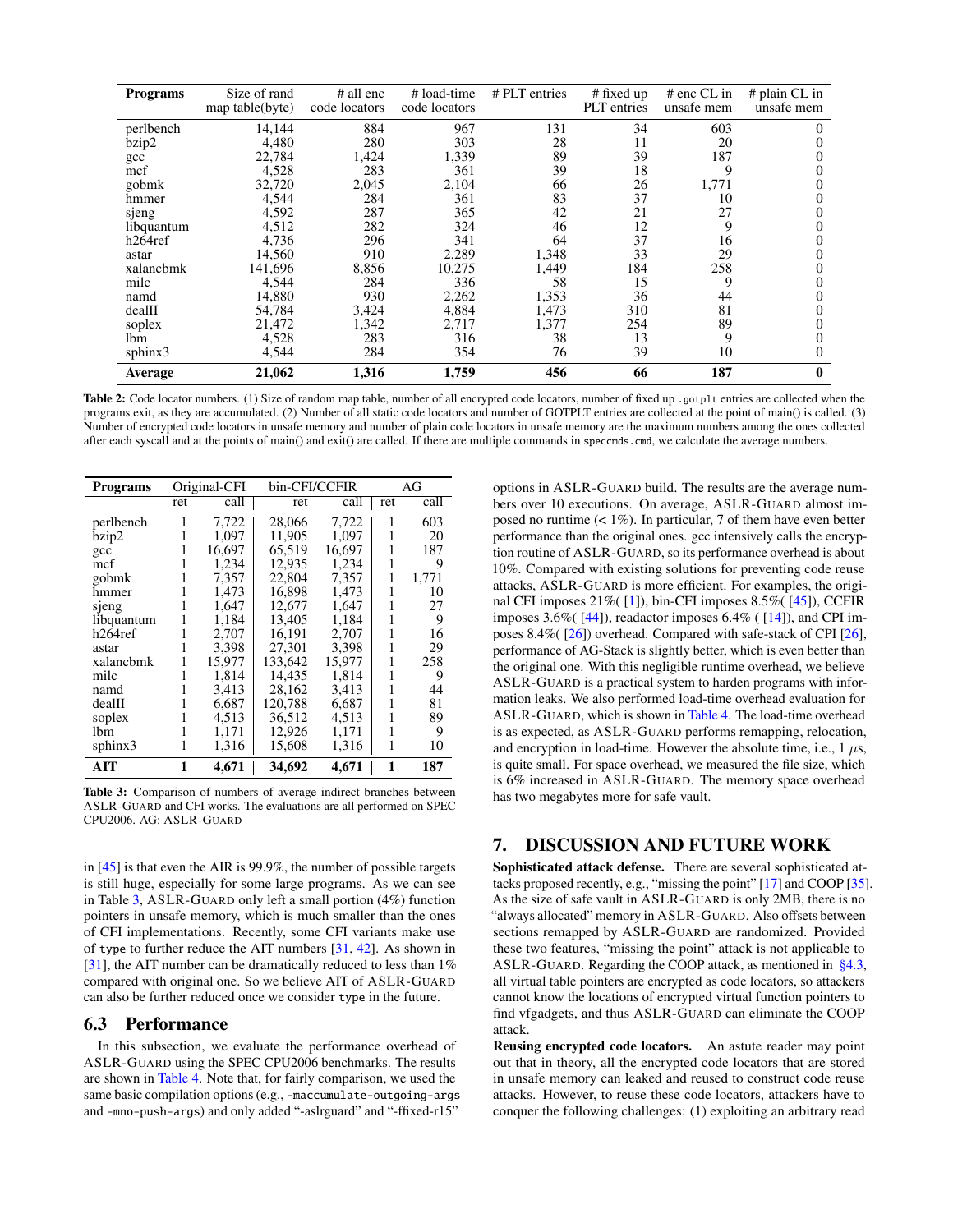<span id="page-9-1"></span>

| <b>Programs</b> | <b>Runtime</b> |                 |                 |                |                |                        | Load-time |          | Space (file size) |          |          |
|-----------------|----------------|-----------------|-----------------|----------------|----------------|------------------------|-----------|----------|-------------------|----------|----------|
|                 | Orig           | <b>AG-Stack</b> | <b>AG-Stack</b> | <b>Full AG</b> | <b>Full AG</b> | Orig                   | AG        | AG       | Orig              | AG       | AG       |
|                 | (s)            | (s)             | Overhead        | (s)            | Overhead       | $(\mu s)$              | $(\mu s)$ | Overhead | (KB)              | (KB)     | Overhead |
| perlbench       | 4.17           | 4.20            | 0.72%           | 4.32           | 3.60%          | 1.1                    | 1.8       | 62.8%    | 2563              | 2891     | 12.80%   |
| bzip2           | 12.2           | 12.3            | 0.82%           | 12.1           | $-0.82%$       | 0.8                    | 0.9       | 16.6%    | 171               | 182      | 6.43%    |
| gcc             | 1.75           | 1.74            | $-0.57\%$       | 1.93           | 10.29%         | 5.5                    | 6.5       | 17.9%    | 8174              | 8863     | 8.43%    |
| mcf             | 3.14           | 3.10            | $-1.27%$        | 3.10           | $-1.27%$       | 2.4                    | 3.2       | 30.8%    | 56                | 56       | $0.00\%$ |
| gobmk           | 25.6           | 25.5            | $-0.39\%$       | 25.7           | $0.39\%$       | 3.2                    | 5.4       | 67.9%    | 5936              | 6218     | 4.75%    |
| hmmer           | 8.07           | 8.06            | $-0.12%$        | 8.04           | $-0.37\%$      | 3.6                    | 4.1       | 13.8%    | 690               | 710      | 2.90%    |
| sjeng           | 5.48           | 5.41            | $-1.28%$        | 5.56           | 1.46%          | 2.7                    | 3.9       | 41.8%    | 285               | 339      | 18.95%   |
| libquantum      | 0.161          | 0.165           | 2.48%           | 0.165          | 2.48%          | 2.4                    | 2.5       | 4.7%     | 94                | 103      | 9.57%    |
| h264ref         | 31.5           | 31.2            | $-0.95%$        | 32.3           | 2.54%          | 3.0                    | 3.8       | 25.6%    | 1487              | 1636     | 10.02%   |
| astar           | 15.1           | 14.9            | $-1.32\%$       | 14.5           | $-3.97\%$      | 3.4                    | 4.0       | 17.3%    | 177               | 181      | $2.26\%$ |
| xalancbmk       | 0.592          | 0.600           | 1.35%           | 0.615          | 3.89%          | 9.9                    | 10.2      | 2.9%     | 40127             | 40454    | 0.81%    |
| milc            | 12.6           | 12.0            | $-4.76%$        | 12.0           | $-4.76%$       | 1.0                    | 1.6       | 58.9%    | 317               | 355      | 11.99%   |
| namd            | 22.0           | 21.1            | $-4.09\%$       | 21.1           | $-4.09\%$      | 3.5                    | 5.2       | 45.9%    | 3548              | 3692     | 4.06%    |
| dealII          | 73.1           | 76.3            | 4.38%           | 73.6           | $0.68\%$       | 4.1                    | 5.1       | 24.2%    | 25001             | 25187    | 0.74%    |
| soplex          | 0.070          | 0.071           | 1.43%           | 0.071          | 1.43%          | 3.6                    | 5.1       | 42.7%    | 2848              | 2897     | 1.72%    |
| lbm             | 3.16           | 3.12            | $-1.27%$        | 3.16           | $0.00\%$       | 2.4                    | 3.2       | 35.1%    | 53                | 57       | $7.55\%$ |
| sphinx3         | 2.39           | 2.37            | $-0.84%$        | 2.38           | $-0.42%$       | 2.5                    | 3.2       | 24.2%    | 469               | 485      | 3.41%    |
| Average         | $-0.33\%$      |                 |                 |                | $0.65\%$       | $31.35\% (0.86 \mu s)$ |           |          |                   | 6.26 $%$ |          |

Table 4: Evaluation for: runtime performance with only AG-Stack and full ASLR-GUARD protection, load-time overhead, and increased file size.

vulnerability to leak the whole unsafe memory; (2) understanding the semantics of leaked memory, e.g., recovering object boundaries, types and which functions the leaked encrypted code locators point to; and (3) preparing parameters for the target function. Step (1) is relatively easy, if the vulnerability can be repeatedly exploited without crashing the program. However, step (2) is non-trivial. Previous works that tries to reverse engineer the data structures in a memory snapshot either require an un-randomized anchor to bootstrap the traverse [\[8\]](#page-10-4); or require execution traces [\[28\]](#page-11-21). But neither requirement is satisfiable under our attack model. Step (3) is also challenging in x86-64 platform, where parameters are passed via registers. Although a recent research has demonstrate using forged  $C++$  object to pass parameters, as discussed in  $\S6.2$ , ASLR-GUARD can defeat such attack.

Despiting raising the bar for attacks, we think ASLR-GUARD can be further improved in two directions: (1) reducing AIT. According to MCFI [\[31\]](#page-11-17), binding code locator with type can significantly reduce the AIT to less 1% of original one. (2) code locator lifetime. We observe that many of the remaining code locators should only be dereferenced under a very specific context (e.g. pointers generated by setjump() should only be used in longjump()), and their lifetime should be limited and easy to determine.

Timing side-channel attacks. Timing attacks [\[17,](#page-11-5) [36\]](#page-11-22) can infer the bytes at a relative address in unsafe memory or a guessed random address. ASLR-GUARD does not rely on the default OS ASLR, instead it generates new random base addresses and specifies them in mmap, so code sections are always randomized independently, which thus has  $28$ -bits effective entropy  $[21]$ . As the size of safe fault and code sections are small (say 100 MB), rewriting the data pointer with a guessed random value only has a probability of  $1/2^{14}$ to hit the mapped code or safe vault. The probability can be further reduced by improving the entropy of the generated random base. Also, since all code locators in unsafe memory are encrypted, such timing attacks can only obtain the encrypted code locators. More importantly, our encryption scheme has the same computation costs for different locators, so it is resistant against timing attacks.

Dynamic code generation. Besides static code, recent research also showed the feasibility of launching code reuse attack targeting dynamically generated code [\[4\]](#page-10-5). Our current implementation of ASLR-GUARD cannot prevent such attacks. However, we believe our current design can be naturally extended to protect dynamically generated code. Specifically, since the code cache used to store the generated code is already randomized (as code sections), we only need to identify pointers that may point to the code cache. This can be done through a combination of our memory analysis tool and analyzing the code of the JIT engine.

## <span id="page-9-0"></span>8. RELATED WORK

Pointer integrity. The most related work to ASLR-GUARD is PointGuard [\[12\]](#page-11-10), which also employed the idea of encrypting code pointers. However, it uses a single key to encrypt all code pointers with XORing, which is vulnerable to chosen-plaintext attack and forgery attack. Moreover, its type-based analysis cannot cover nonpointer code locators. AG-RandMap overcomes all these problems without sacrificing performance.

Code pointer integrity [\[26\]](#page-11-14) employed type-based analysis to identify code pointers and unsafe stack objects, which misses non-pointer code locators. The 64-bit implementation of CPI also relies on randomization to protect its safe region. Because its safe region contains metadata of all recursively identified code pointers and safe stack, its size is so huge that there is an "always allocated" memory. In addition, the mapped sections in CPI have fixed offsets to each other. Due to these two issues, CPI is demonstrated to be bypassable by the "missing the point" attack [\[17\]](#page-11-5). On the contrary, the size of safe vault in ASLR-GUARD is much smaller  $(2^{21} \text{ vs } 2^{42})$  and section-level randomization is performed [4.2.](#page-3-3) And thus "missing the point" is mitigated by ASLR-GUARD.

Fine-grained randomizations. Under the standard ASLR deployed in commodity OS, the leak of a single address allows attacker to derive addresses of all instructions. To address the shortcoming, many finer-grained randomization schemes have been proposed. [\[22,](#page-11-1) [32\]](#page-11-3) work at instruction level, [\[25,](#page-11-24) [43\]](#page-11-4) work at basic block level, and [\[5\]](#page-10-6) works at page level. Unfortunately, as demonstrated in [\[40\]](#page-11-9), all these fine-grained randomization schemes are vulnerable to attacks that leverage a powerful information leak. Since ASLR-GUARD aims to overcome the weakness against information leak, it is orthogonal to these work and can be deployed together to protect them from information leak based attacks.

Dynamic randomization and re-randomization. JIT-ROP [\[40\]](#page-11-9) circumvents all fine-grained code randomizations by continually disclosing the code pages, assuming the code memory layout is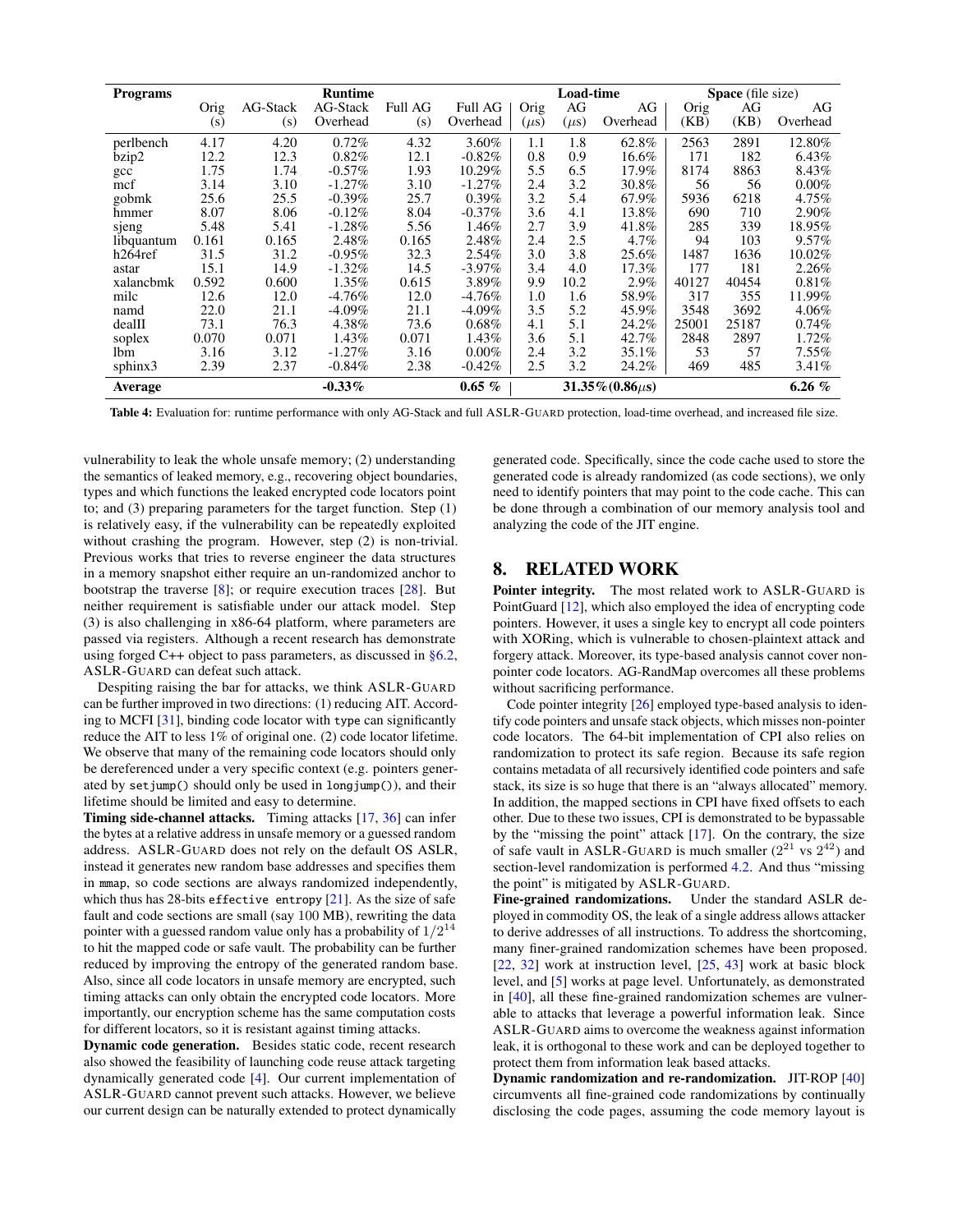fixed at runtime. To break this assumption, Isomeron [\[16\]](#page-11-25) and Dynamic Software Diversity [\[13\]](#page-11-26) dynamically choose targets for indirect branches at runtime to reduce the probability for adversary to predict the correct runtime address of ROP gadgets. However, the security of such scheme depends on the number of gadgets required to perform a ROP attack. If a small number (say 2) of gadgets is enough to perform the attack (e.g., calling mprotect()), the attack still has a high chance to survive (e.g., it is 25% in Isomeron). OS-ASR [\[19\]](#page-11-27) prevents memory disclosures by live re-randomization. However, the effectiveness and performance are dependent on the frequency of re-randomization. For example, JIT-ROP can finish the attack as fast as 2.3s. To prevent such attack, OS-ASR need provide a re-randomization with interval less than 2.3s. Based on its evaluation, an interval with 2s will impose about 20% runtime overhead. In ASLR-GUARD, we completely prevent attackers reading the code sections and code pointers, which provides a better security. Also ASLR-GUARD imposes a negligible overhead.

Execute-only memory. Another approach to defeat information leak attacks is to combine fine-grained randomization and executeonly memory [\[6,](#page-10-7) [14\]](#page-11-20). However, they all require modification to the operating system. As a comparison, ASLR-GUARD does not require any OS modification thus is more practical. Moreover, leaking the address of trampoline table in Readactor may decrease the security provided by it to the one of coarse-grained CFI, as all entries in the table may be reused. To mitigate this issue, Readactor performs *register allocation randomization* and *callee-saved register reordering*. However the semantic of the whole function are remained the same. So *return-into-libc* attack still works under Readactor. ASLR-GUARD prevents all code reuse attacks, including return-into-libc.

Control flow integrity. Control flow integrity (CFI) [\[1\]](#page-10-3) is considered as a strong defense against *all* control-flow hijacking attacks. Recent works mainly focused on making this approach more practical, eliminating the requirement of source code, reducing the performance overhead, providing modular support, or integrating into standard compiler toolchain [\[31,](#page-11-17) [42,](#page-11-18) [44,](#page-11-19) [45\]](#page-11-16). Unfortunately, many of these CFI implementations are bypassable [\[9,](#page-10-8) [15,](#page-11-28) [20\]](#page-11-29). Furthermore, CFI-like code reuse attack detections (e.g. [\[11,](#page-11-30) [33\]](#page-11-31)) have also been found to be bypassable [\[15\]](#page-11-28). Compared with these works, ASLR-GUARD's encryption scheme can provide similar or better effectiveness for reducing the possible code reuse targets  $\S6.2$ , and has lower performance overhead [§6.3.](#page-8-1)

Type-based CFIs [\[2,](#page-10-9) [24,](#page-11-32) [31,](#page-11-17) [42\]](#page-11-18) reduce the average indirect targets (AIT) by checking indirect branches with type. In particular, MCFI [\[31\]](#page-11-17) checks type and number of parameters, Forward-edge CFI [\[42\]](#page-11-18) checks the number of parameters, Safedispatch [\[24\]](#page-11-32) and vfGuard [\[2\]](#page-10-9) check class type for virtual function calls. All these protections are orthogonal and inspiring to ASLR-GUARD. In the future, we will also bind type to indirect branches to further reduce AIT. Opaque CFI [\[30\]](#page-11-33) relies on static analysis to identify targets for indirect branches, and insert checks to limit each branch in the range from the lowest address to the highest address of all targets. So the security is various based on the range of bounds. Another very related work is Crypto-CFI [\[29\]](#page-11-34) which encrypts all code pointers and return addresses. As a result, it imposes a significant overhead (45%). On the contrary, ASLR-GUARD leverages efficient protection techniques for stack and encryption, thus has a much lower performance overhead  $(< 1\%)$ . HAFIX [\[3\]](#page-10-10) achieves fine-grained backward-edge CFI in hardware with a reasonable performance overhead (2%). ASLR-GUARD not only protects return address but also function pointer without the need of hardware support, and its performance is even better.

## <span id="page-10-1"></span>9. CONCLUSION

In this paper, we presented ASLR-GUARD, a system designed to prevent information leak from being used to bypass ASLR and launch code reuse attacks. To achieve this goal, we first conducted a systematic study on discovering all data that can be used to infer code gadgets. Then we present two techniques to protect the discovered code locator: (1) a complete decouple of code regions and data regions; and (2) novel approaches to isolate or encrypt found code locators. We have implemented a prototype of ASLR-GUARD, and our evaluation results over the prototype showed that ASLR-GUARD supports normal operations, stops code reuse attacks, and incurs very low runtime overhead (< 1% for the SPEC CPU2006 benchmarks).

#### 10. ACKNOWLEDGMENT

We thank Tielei Wang, Laszlo Szekeres, Per Larsen and the anonymous reviewers for their helpful feedback, as well as our operations staff for their proofreading efforts. This research was supported by the NSF award CNS-1017265, CNS-0831300, CNS-1149051 and DGE-1500084, by the ONR under grant N000140911042 and N000141512162, by the DHS under contract N66001-12-C-0133, by the United States Air Force under contract FA8650-10-C-7025, by the DARPA Transparent Computing program under contract DARPA-15-15-TC-FP-006, and by the ETRI MSIP/IITP[B0101-15- 0644].

## References

- <span id="page-10-3"></span>[1] M. Abadi, M. Budiu, Ú. Erlingsson, and J. Ligatti. Controlflow integrity. In *ACM Conference on Computer and Communication Security*, 2005.
- <span id="page-10-9"></span>[2] H. Y. Aravind Prakashm Xunchao Hu. vfguard: Strict protection for virtual function calls in cots c++ binaries. In *22nd Annual Network and Distributed System Security Symposium*, 2015.
- <span id="page-10-10"></span>[3] O. Arias, L. Davi, M. Hanreich, Y. Jin, P. Koeberl, D. Paul, A.-R. Sadeghi, and D. Sullivan. Hafix: Hardware-assisted flow integrity extension. In *52nd Design Automation Conference (DAC)*, 2015.
- <span id="page-10-5"></span>[4] M. Athanasakis, E. Athanasopoulos, M. Polychronakis, G. Portokalidis, and S. Ioannidis. The devil is in the constants: Bypassing defenses in browser jit engines. 2015.
- <span id="page-10-6"></span>[5] M. Backes and S. Nürnberger. Oxymoron: Making finegrained memory randomization practical by allowing code sharing. In *23rd USENIX Security Symposium*, Aug. 2014.
- <span id="page-10-7"></span>[6] M. Backes, T. Holz, B. Kollenda, P. Koppe, S. Nürnberger, and J. Pewny. You can run but you can't read: Preventing disclosure exploits in executable code. In *Proceedings of the 21st ACM conference on Computer and communications security*, 2014.
- <span id="page-10-0"></span>[7] A. Bittau, A. Belay, A. Mashtizadeh, D. Mazières, and D. Boneh. Hacking blind. In *Proceedings of the 2014 IEEE Symposium on Security and Privacy*, 2014.
- <span id="page-10-4"></span>[8] M. Carbone, W. Cui, L. Lu, W. Lee, M. Peinado, and X. Jiang. Mapping kernel objects to enable systematic integrity checking. 2009.
- <span id="page-10-8"></span>[9] N. Carlini and D. Wagner. Rop is still dangerous: Breaking modern defenses. In *23rd USENIX Security Symposium*, 2014.
- <span id="page-10-2"></span>[10] S. Chen, J. Xu, E. C. Sezer, P. Gauriar, and R. K. Iyer. Noncontrol-data attacks are realistic threats. 2005.